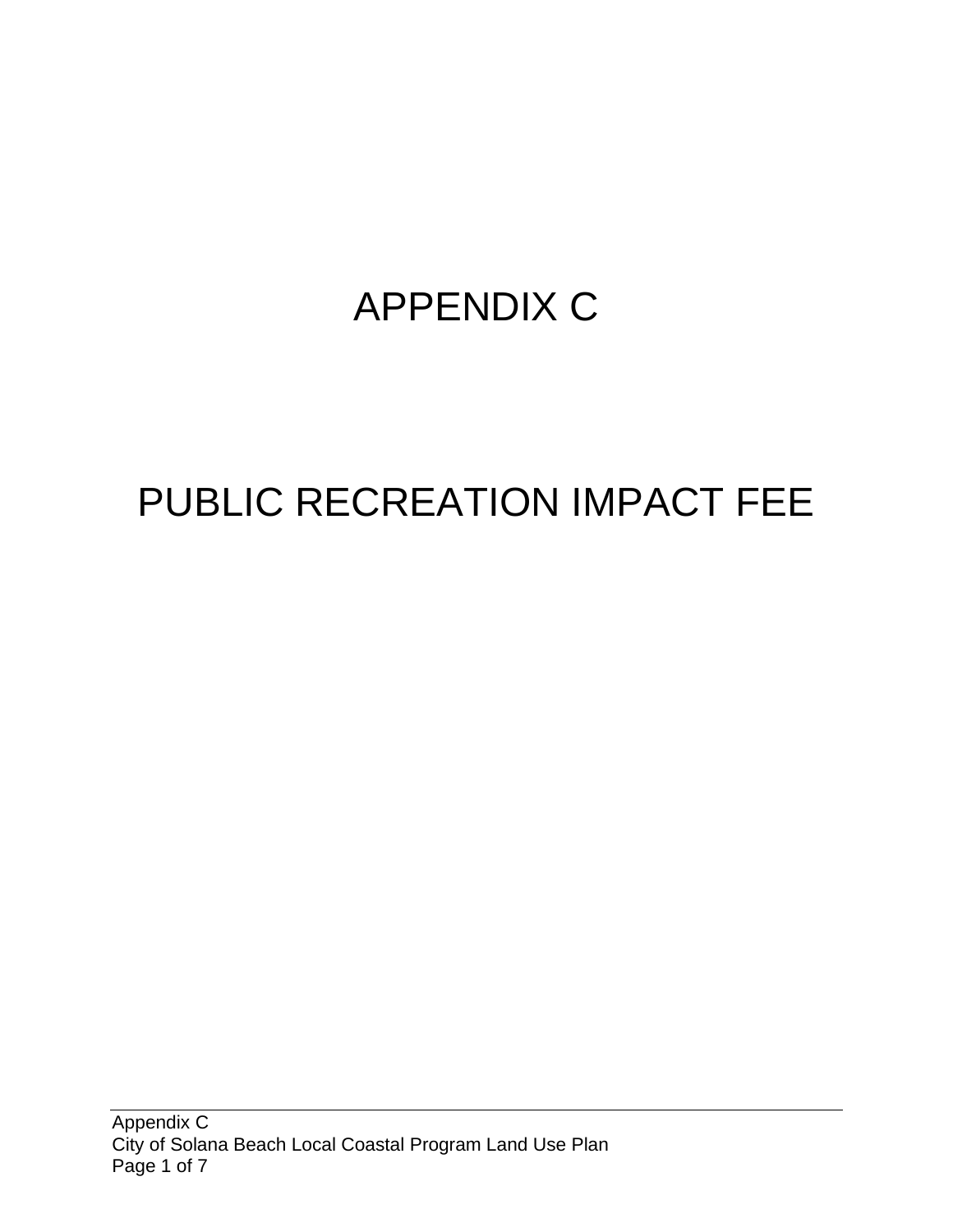In conformance with the Certified City of Solana Beach Local Coastal Program (LCP) Land Use Plan (LUP) Policy 4.50, Bluff Property Owners who construct Bluff Retention Devices shall pay the City a Public Recreation Impact Fee (may also be referred to as Public Recreation Fee) consistent with this appendix. The Public Recreation Fee is separate and independent of the Sand Mitigation Fee detailed in Appendix A.

These mitigation fees are not intended to be duplicative with fees assessed by other agencies. It is anticipated the fees in this appendix would be assessed as required by this LCP and shall be in conjunction with the mitigation fees typically assessed by the CCC and the CSLC for impacts to coastal recreation from Bluff Retention Devices.

The Public Recreation Fee shall be calculated on a project-specific basis to ensure the mitigation fees are proportional to the impact being mitigated. Variables to be considered in determining the fee imposed shall depend on the impact to the beach area based upon (1) the specific physical configuration and footprint of the proposed Bluff Retention Device and (2) the presence of a seacave or notch of any depth that would be fronted by a Bluff Retention Device. The entire area of a seacave or notch located landward of the proposed Bluff Retention Device shall be considered imminently subject to failure and be included in the mitigation calculation. In addition, the area of any seacaves or notches that have been previously infilled with erodible concrete, located landward of the proposed bluff retention device, which are no longer allowed to erode as originally approved, shall be included in the mitigation calculation.

The Public Recreation Fee addresses impacts to the loss of recreation based upon the loss of beach area described below as (1) Initial Area and (2) theoretical 20-year Bluff Retreat Area. Table 1 identifies separate rates, to ensure proportionality between the impact and the mitigation fee to be applied to the Initial Area and Bluff Retreat Area. The fees address the impacts to public recreation for a 20-year period, consistent with the requirements of LUP Policies 4.49 and 4.53. At the end of each 20-year period, the bluff retention device shall either be removed, or new fees shall be assessed. The use values in Table 1 were determined as follows:

- The proxy recreational use value per beach visitor per day (Day Use Value) for Solana Beach is \$35.56 in the summer months and \$21.00 in the non-summer months. The City shall conduct new beach user Travel Cost surveys within 10 years to update the Day Use Value to reflect current practices or new information as an amendment to Appendix C of the LUP.
- The City's useable beach area includes the area from the toe of the coastal bluff to mean sea level existing between the northern and southern City limits. Based on 19 LiDAR datasets collected between 1998 and 2015, the useable beach area in Solana Beach is presently calculated at 15.2 acres. The City shall determine if the beach area has changed every ten years and incorporate any changes as an amendment to the LUP.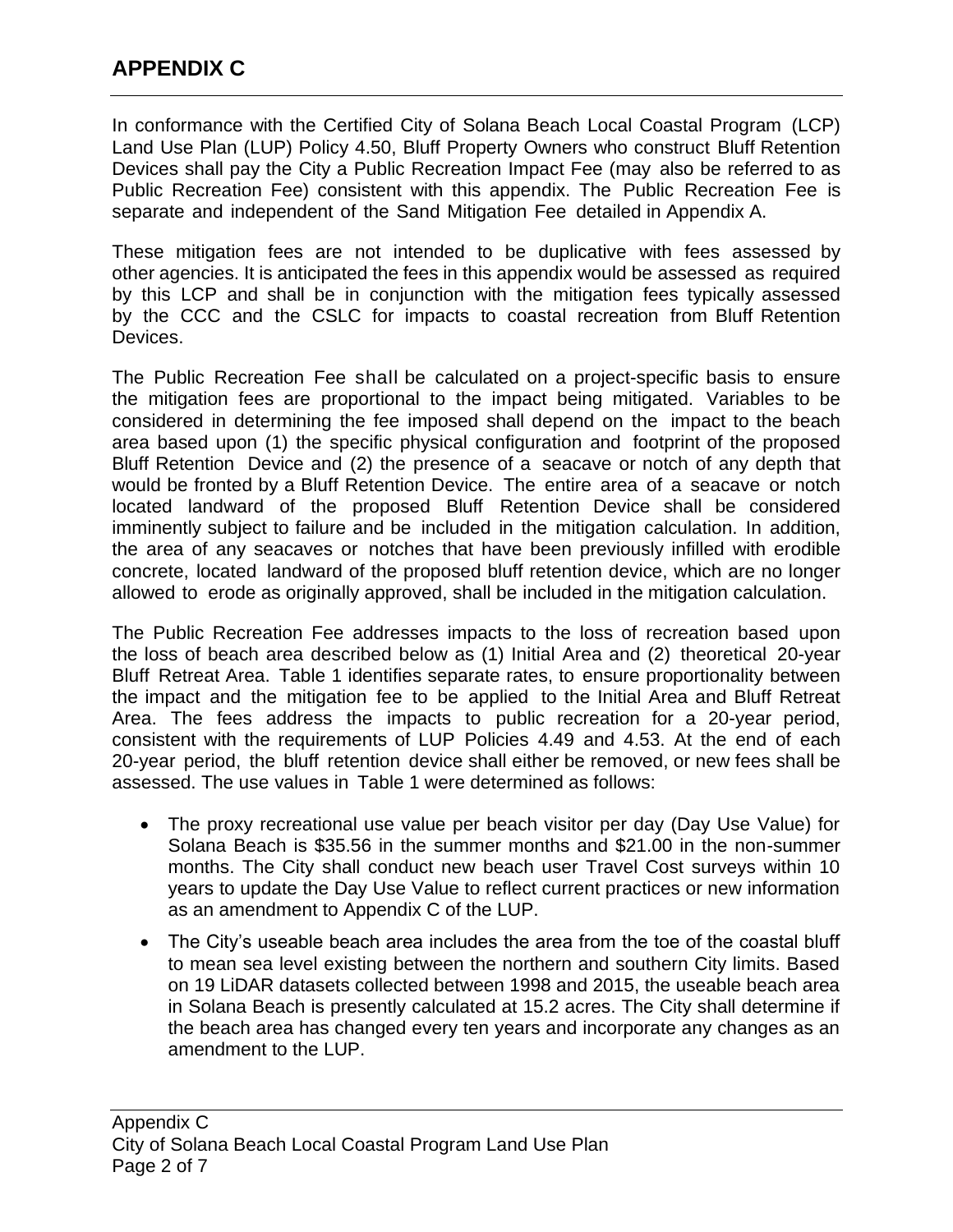- The average annual beach attendance in Solana Beach is estimated to be 134,817 adults per year. Children are not included in the attendance data because of the assumption that consumer surplus of children is captured in the adult consumer surplus use values. The attendance estimate is based on attendance counts undertaken by the City between July 2008 and July 2009 and expansion factors to account for the likelihood that some user groups were underrepresented in the original attendance counts due to the time of day that the original population counts were conducted. Every ten years, the City shall adjust the attendance based on available population growth estimates or through an updated attendance survey. The City shall incorporate any changes to the attendance as an amendment to the LUP.
- The annual use value of the beach within the City is \$4,010,581 and is obtained by multiplying the Day Use Value by the number of adults that visit the beach annually and adding the value of the Junior Lifeguard Program, which is \$269,501. The City shall update the annual use value of the beach every ten years if there are changes to the beach area or attendance estimates and shall incorporate the change as an LUP amendment.
- The use value of one sq. ft. of beach was calculated to be \$6.06 in 2016 and is obtained by dividing the annual use value of the beach by the size of the beach.
- The Initial Area Rate in Table 1 represents the use value of one sq. ft. of beach area over a 20-year period and this use value is multiplied by the total area of encroachment of a Bluff Retention Device (Initial Area) to determine the fee. The use value is increased each year to reflect an estimated 2% Consumer Price Index (CPI). The use value is also subject to a 2% Present Value (PV), which offsets the CPI over the 20-year mitigation period. Table 1 shall be updated every ten years and any changes shall be incorporated as an amendment to the LUP.
- The Bluff Retreat Rate (Per Linear Ft.) in Table 1 is equal to one linear ft. (Bluff Retreat Length) multiplied by 20 years of estimated erosion multiplied by the use value of one sq. ft. of beach. It represents the use value of the expected beach area that would otherwise be available for public use through passive erosion if the Bluff Retention Device was not constructed. An erosion rate of 0.4 ft. per year is assumed between 2016 and 2025 and an erosion rate of 0.673 is assumed between the years 2026 and 2046. Any change to the estimated erosion rate will require an amendment to the certified LUP. The use value increases each year to reflect an estimated 2% CPI.

The Public Recreation Fee shall be imposed as a condition of approval on any Coastal Development Permit for a Bluff Retention Device, which does not propose comparable or greater project specific in-kind mitigation. The decision-making entity (Coastal Commission or City of Solana Beach) for the Coastal Development Permit shall calculate the Public Recreation Fee on a project- specific basis during the Coastal Development Permit approval process. The entire fee shall be submitted to the City prior to issuance of the Coastal Development Permit and shall be assessed in 20-year increments starting on the building permit completion certification date.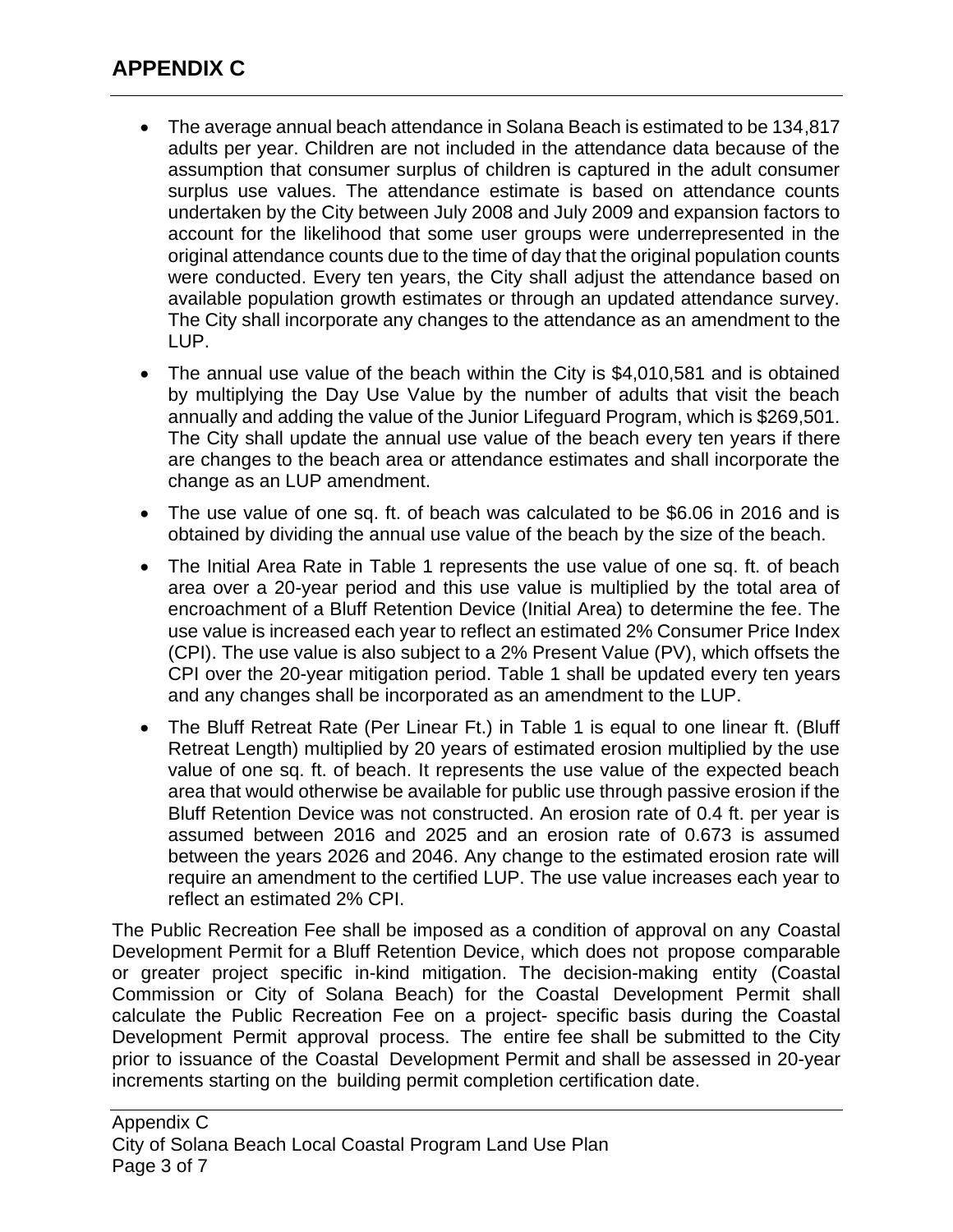Seacave/notch infills that consist entirely of erodible concrete (see LUP Appendix B, Figure 1A) are exempt from both the Public Recreation Impact Fee and the Sand Mitigation Fee as allowed by the LUP, provided that the infills erode with the natural bluff and are maintained to do so and provided that a Bluff Retention Device is not constructed seaward of the infills. If monitoring of the infills reveals evidence that the back of the beach has been fixed, the Permittee shall submit a complete CDP amendment application to address the impacts from these changed circumstances. At such time, sand supply mitigation and public access and recreation mitigation shall be required.

LUP Policy 4.50 requires that Public Recreation Fees shall be expended for public beach access and public recreation as a first priority, and may be expended for sand replenishment and retention if the City determines that a near-term priority public recreation or public access project is not identified. All

projects funded by the Public Recreation Fees shall be located directly along the coast and projects shall result in direct improvements to coastal recreation or beach access. As an alternative allowed by LUP Policy 4.50, project applicants have the option of proposing an in-kind public coastal recreation or beach access project in lieu of payment of Public Recreation Impact Fees to the City. At the City's discretion, project specific inkind mitigation may be accepted if the applicant can demonstrate that the project would provide a comparable or greater coastal recreation or beach access benefit to the general public.

While a reduction or elimination of the required Public Recreation Fees may be considered for Bluff Retention Devices that protect public infrastructure, mitigation offsets or reductions to any required Public Recreation Fees for Bluff Retention Devices whose primary purpose is the protection of private property are prohibited. In addition, retroactive adjustments to Public Recreation Fees (excluding the \$1,000 per linear foot interim fee deposits), in the form of crediting overpayment of mitigation fees or adding underpayment of mitigation fees to future assessments based on observed bluff erosion, is prohibited.

| <b>Permit Year</b> | Initial Area Rate (Per SF) | <b>Bluff Retreat Rate (Per LF)</b> |
|--------------------|----------------------------|------------------------------------|
| 2016               | \$121                      | \$600                              |
| 2017               | \$124                      | \$630                              |
| 2018               | \$126                      | \$662                              |
| 2019               | \$129                      | \$698                              |
| 2020               | \$131                      | \$737                              |
| 2021               | \$134                      | \$780                              |
| 2022               | \$136                      | \$825                              |
| 2023               | \$139                      | \$874                              |
| 2024               | \$142                      | \$926                              |
| 2025               | \$145                      | \$982                              |
| 2026               | \$148                      | \$1,044                            |

**Table 1 - Public Recreation Impact Mitigation Fee Schedule**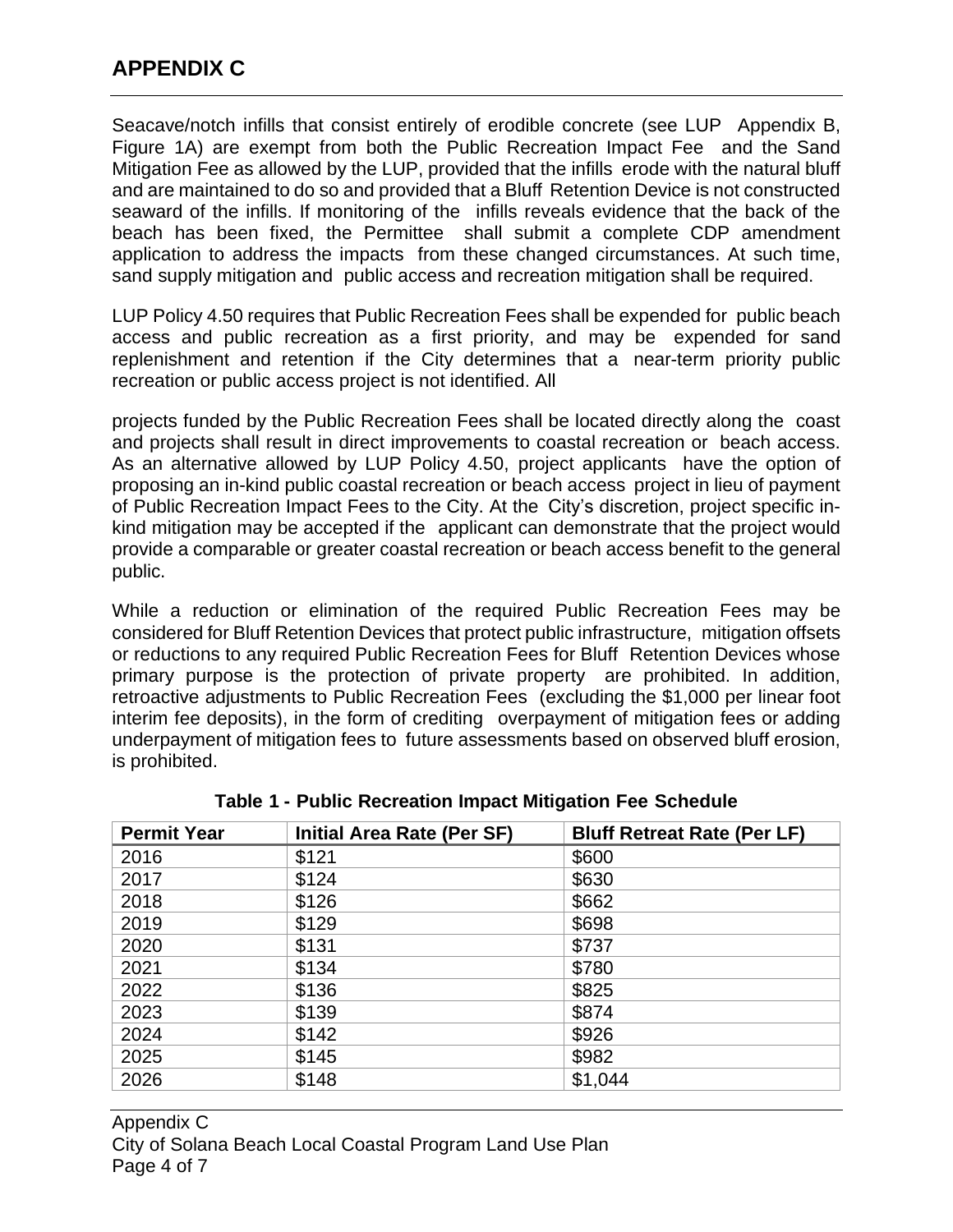The Total Public Recreation Impact Fee (PRF), for a 20-year period, shall equal the Initial Area multiplied by the Initial Area Rate plus the Bluff Retreat Length multiplied by the Bluff Retreat Rate for the Permit Year.

The formula to calculate the Total PRF  $=$  (Initial Area x Initial Area Rate) + (Bluff Retreat Length x Bluff Retreat Rate)

#### **Definitions:**

Calculation of the PRF is based on the following terms which are defined / explained below.

**Initial Area -** The Initial Area shall be that Useable Beach Area that is occupied by a Bluff Retention Device measured as the width of the structure multiplied by the length of the structure plus the entire area of seacaves or notches located landward of a Bluff Retention Device and any area of seacaves or notches previously infilled with erodible concrete (which are no longer allowed to erode as originally approved).

**Bluff Retreat Length -** The Bluff Retreat Length shall be the length of the Bluff Retention Device measured along the bluff, measured in feet.

**Initial Area Rate -** The Initial Area Rate shall be the amount identified in Table 1, under the Column titled Initial Area Rate dependent on the Permit Year. The Initial Area Rate is based on the value of one sq. ft. of beach area over a 20-year period.

**Bluff Retreat Rate -** The Bluff Retreat Rate shall be the amount identified in Table 1, under the Column titled Bluff Retreat Rate dependent on Permit Year. The Bluff Retreat Rate is based on a linear foot of Bluff Retention Device and incorporates the annual area impacted by the Bluff Retention Device estimated by the Erosion Rate over a 20-year period.

**Total PRF –** Means the Total Public Recreation Impact Fee, for a 20-year period as calculated by the above formula.

**Permit Year -** The year the wall is considered permitted (building permit completion certification date) as defined in the LCP LUP.

**Useable Beach Area** – That area of Solana Beach bound by the northern and southern city limits, the average width of the beach based on the distance between Mean Sea Level and the toe of coastal bluff and that may extend landward of the toe of coastal bluff.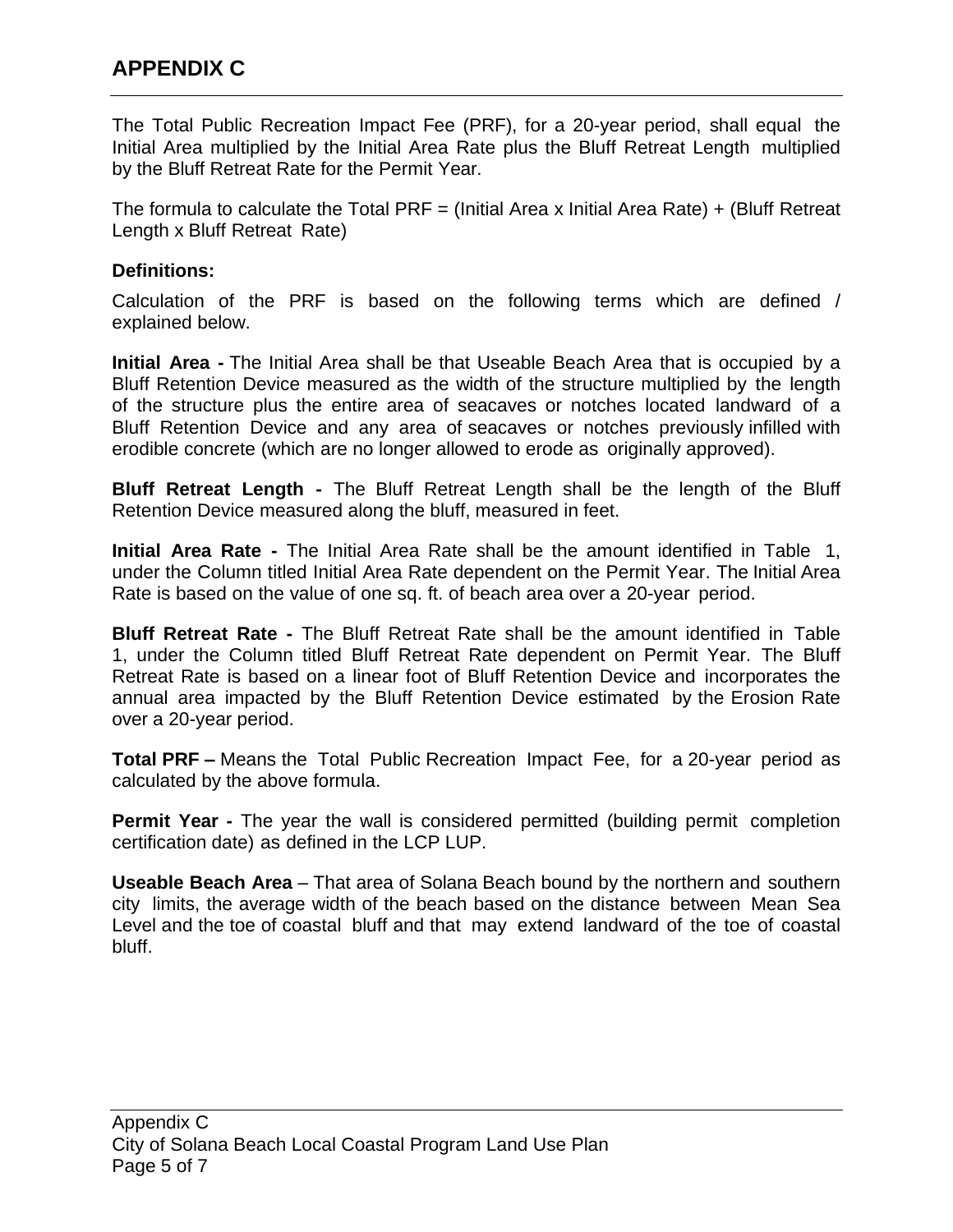#### **Examples Scenarios (Using a 67% wage rate, 2008-2009 Attendance Figures, and a 15.2 Acre Beach):**

**Example 1:** In the year 2016, construction of a typical 2 ft. wide by 50 ft. long seawall with no seacave/notch landward of proposed seawall.

Initial Area =  $2' \times 50' = 100$  sq. ft. Initial Area Rate = 100 sq. ft. x \$121 = \$12,100 Bluff Retreat Rate = 50 ft. X \$600 = \$30,000  $PRF = $12,100 + $30,000 = $42,100$ PRF = ((2 ft. x 50 ft.) x  $$121$  per sq. ft.) + (50 ft. x  $$600$  per linear ft.) =  $$42,100$ 

**Example 2:** In the year 2016, construction of a typical 2 ft. wide by 50 ft. long seawall with a 10 ft. deep by 20 ft. long seacave/notch (which has not been previously infilled) landward of proposed seawall.

PRF = (((2 ft. x 50 ft.) + (10 ft. x 20 ft.)) x \$121 per sq. ft.) + (50 ft. x \$600 per linear ft.) = \$66,300

**Example 3:** In the year 2016, construction of a typical 2 ft. wide by 50 ft. long seawall with a 2 ft. deep by 20 ft. long seacave/notch (which has not been previously infilled) landward of proposed seawall.

PRF = (((2 ft. x 50 ft.) + (2 ft. x 20 ft.)) x \$121 per sq. ft.) + (50 ft. x \$600 per linear ft.) = \$46,940

**Example 4:** In the year 2016, construction of a typical 2 ft. wide by 50 ft. long seawall with a 2 ft. deep by 20 ft. long seacave/notch that has been previously infilled with erodible concrete landward of proposed seawall.

PRF = (((2 ft. x 50 ft.) + (2 ft. x 20 ft.)) x \$121 per sq. ft.) + (50 ft. x \$600 per linear ft.) = \$46,940

**Example 5:** In the year 2016, construction of a 2 ft. deep by 20 ft. long seacave/notch with non-erodible concrete.

PRF = ((2 ft. x 20 ft.) x \$121 per sq. ft.) + (20 ft. x \$600 per linear ft.) = \$16,840

### **Subsequent Mitigation Periods:**

If a geotechnical report finds evidence that a Bluff Retention Device cannot be removed at the end of a 20-year mitigation period, mitigation shall be required for the subsequent 20-year period. As shown in Figure 1, in subsequent mitigation periods, mitigation shall include the direct shoreline protection device encroachment and all beach area that would have otherwise been available to the public through passive erosion had the shoreline armoring not been constructed.